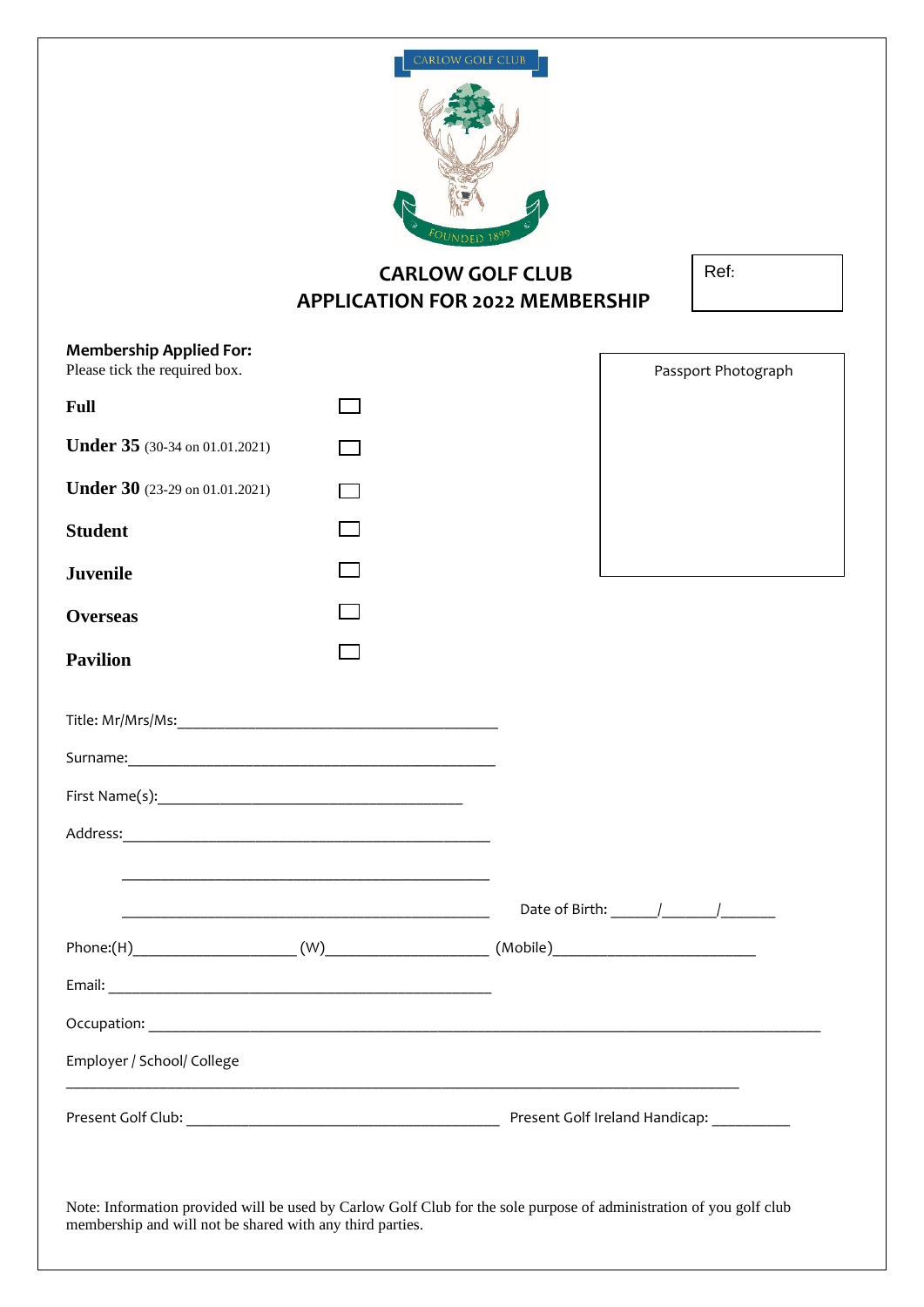### Membership of other Golf Clubs: (Current or Past)

| <b>CLUB</b> | <b>CATEGORY</b> | <b>FROM</b> | <b>TO</b> | <b>SPORTING HONS/OFFICE HELD</b> |
|-------------|-----------------|-------------|-----------|----------------------------------|
|             |                 |             |           |                                  |
|             |                 |             |           |                                  |
|             |                 |             |           |                                  |

Membership of other sporting/social clubs (Current or Past)

| <b>CLUB</b> | <b>CATEGORY</b> | <b>FROM</b> | ΤO | <b>SPORTING HONS/OFFICE HELD</b> |
|-------------|-----------------|-------------|----|----------------------------------|
|             |                 |             |    |                                  |
|             |                 |             |    |                                  |
|             |                 |             |    |                                  |
|             |                 |             |    |                                  |

#### Name(s) of near relations who are or have been member(s) of Carlow Golf Club, and dates of their membership

| <b>NAME</b> | <b>CATEGORY</b> | <b>FROM</b> | <b>TO</b> | <b>RELATIONSHIP</b> |
|-------------|-----------------|-------------|-----------|---------------------|
|             |                 |             |           |                     |
|             |                 |             |           |                     |
|             |                 |             |           |                     |

Have you applied for membership of any Golf Club previously? Yes/No\_\_\_\_\_\_\_\_\_\_\_\_\_\_

If yes, state name of  $Club(s)$ :

I hereby apply for the membership of Carlow Golf Club. I consent to attend an Interview Board if requested. Should my application for this membership offer be successful, I undertake to make myself acquainted with and observe the Constitution and Rules and the Bye Laws of Carlow Golf Club and the Rules and Etiquette of the game of Golf. I understand that is subject to certain terms and conditions, to which I fully consent.

Consent to have name and contact details posted on the club notice board and internal electronic communications. Yes

Signature of Applicant:\_\_\_\_\_\_\_\_\_\_\_\_\_\_\_\_\_\_\_\_\_\_\_\_\_\_\_\_\_\_\_\_\_\_\_\_\_ Date:\_\_\_\_\_\_\_\_\_\_\_\_\_\_\_\_\_\_\_\_\_\_\_\_\_\_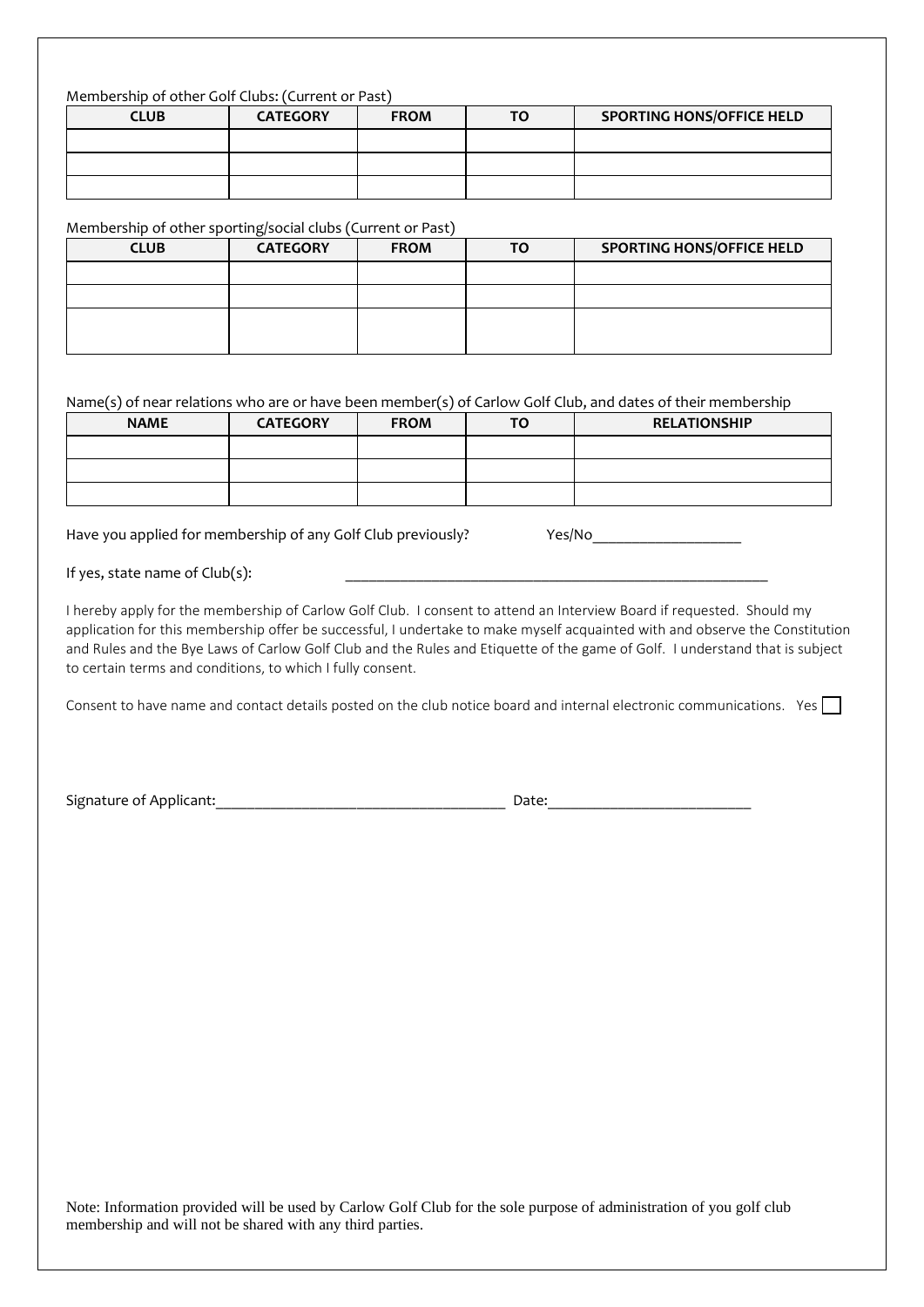#### **THE PROPOSER AND SECONDER MUST BE FULL MEMBERS OF CARLOW GOLF CLUB**

**NOTE**: A member of the Committee of Management, the Men's Committee or the Ladies' Committee shall not propose or second a candidate for election (Rule 11.2.1)

| This form must be fully completed and returned to the club office, Deerpark, for attention of the Hon. Secretary. |  |  |  |
|-------------------------------------------------------------------------------------------------------------------|--|--|--|
| Incomplete applications will not be accepted.                                                                     |  |  |  |

#### **To be completed by the Proposer:**

| How long have you known the candidate? |                       | Years: |         |
|----------------------------------------|-----------------------|--------|---------|
| Is the candidate                       | (a) a relation        |        | Yes/No: |
|                                        | (b) a personal friend |        | Yes/No: |

(c) a business associate Yes/No:

I, the Proposer shall be responsible for ensuring that the candidate, if elected is made conversant with the Constitution and Rules and the Bye-Laws of Carlow Golf Club and the Rules and Etiquette of the Game of Golf.

I am, if requested, prepared to attend an Interview Board.

|                               | Date:<br><u> 1989 - Johann Barn, mars et al.</u> |
|-------------------------------|--------------------------------------------------|
|                               |                                                  |
|                               | Date:                                            |
| <b>Signature of Seconder:</b> |                                                  |

## **ALL APPLICANTS FOR MEMBERSHIP MUST BE PROPOSED AND SECONDED BY FULL MEMBERS, NONE OF WHOM ARE MEMBERS OF THE MANAGEMENT, MENS OR LADIES COMMITTEES.**

**\_\_\_\_\_\_\_\_\_\_\_\_\_\_\_\_\_\_\_\_\_\_\_\_\_\_\_\_\_\_\_\_\_\_\_\_\_\_\_\_\_\_\_\_\_\_\_\_\_\_\_\_\_\_\_\_\_\_\_\_\_\_\_\_\_\_\_\_\_\_\_\_\_\_\_\_\_\_\_\_\_\_\_\_\_\_\_\_\_\_\_**

## **FOR OFFICE USE ONLY**

| Completed form returned              | Date |
|--------------------------------------|------|
| Processed by Committee of Management | Date |
| Posted on Notice Board               | Date |
| Elected                              | Date |
| Applicant notified                   | Date |

| Entrance Fee: | Capital Levy: | Subscription: | Other Charges: |
|---------------|---------------|---------------|----------------|
| Cash:         | P.O.          | Chegue:       |                |
| Receipt No:   | Issue Date:   | Signed:       |                |